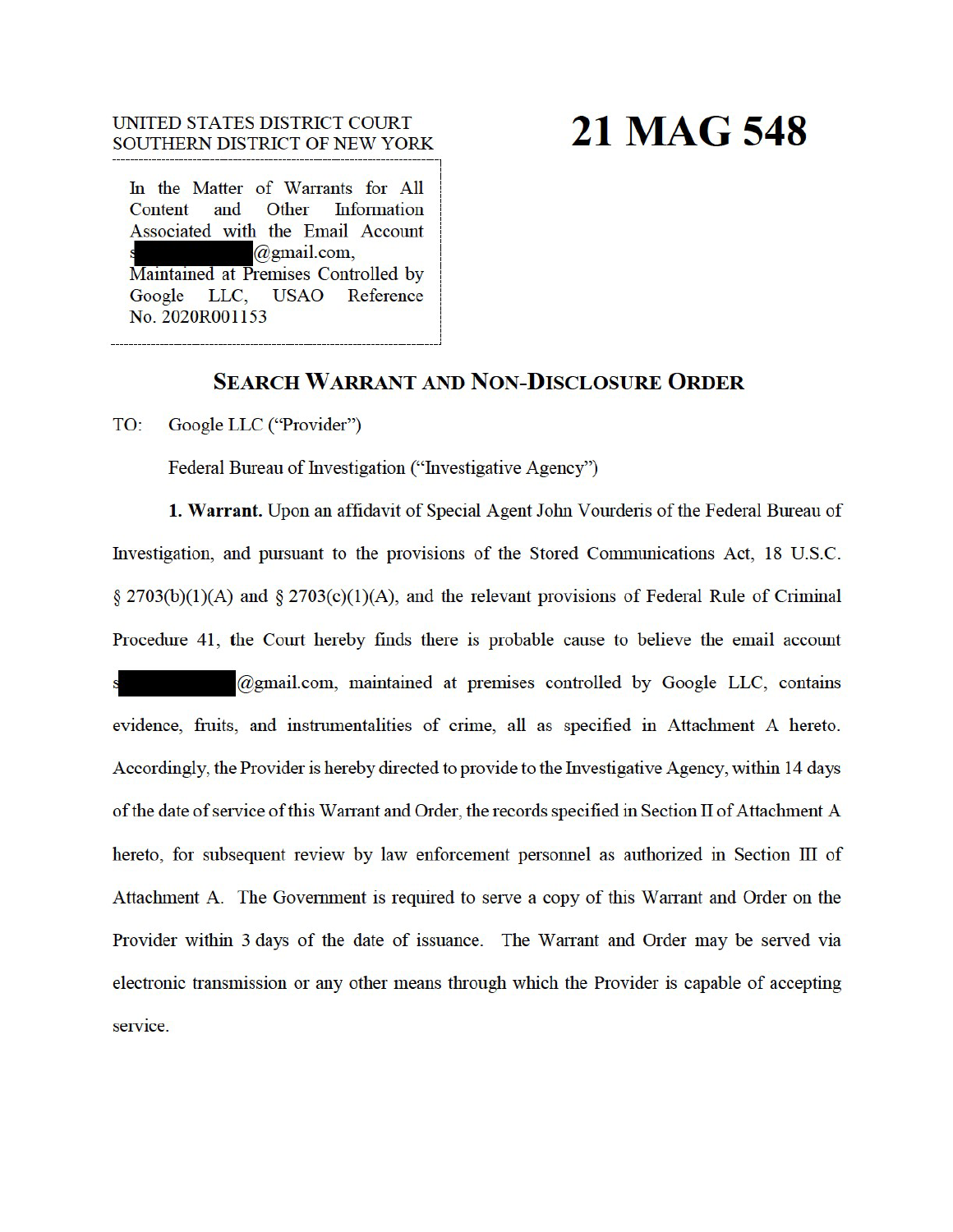**2. Non-Disclosure Order.** Pursuant to 18 U.S.C. § 2705(b), the Court finds that there is reason to believe that notification of the existence of this warrant will result in destruction of or tampering with evidence, or otherwise will seriously jeopardize an ongoing investigation. Accordingly, it is hereby ordered that the Provider shall not disclose the existence of this Warrant and Order to the listed subscriber or to any other person for a period of one year from the date of this Order, subject to extension upon application to the Court if necessary, except that Provider may disclose this Warrant and Order to an attorney for the Provider for the purpose of receiving legal advice.

**3. Sealing.** It is further ordered that this Warrant and Order, and the Affidavit upon which it was issued, be filed under seal, except that the Government may without further order of this Court serve the Warrant and Order on the Provider; provide copies of the Affidavit or Warrant and Order as need be to personnel assisting the Government in the investigation and prosecution of this matter; and disclose these materials as necessary to comply with discovery and disclosure obligations in any prosecutions related to this matter.

Dated: New York, New York

\_\_\_\_\_\_\_\_\_\_\_\_\_\_\_\_\_\_\_\_ January 14, 2021. 10:22pm\_\_\_\_\_\_\_\_\_\_\_\_\_\_\_\_\_ Date Issued Time Issued

 $\overline{\phantom{a}}$ UNITED STATES MAGISTRAPE WDGE Southern District of New York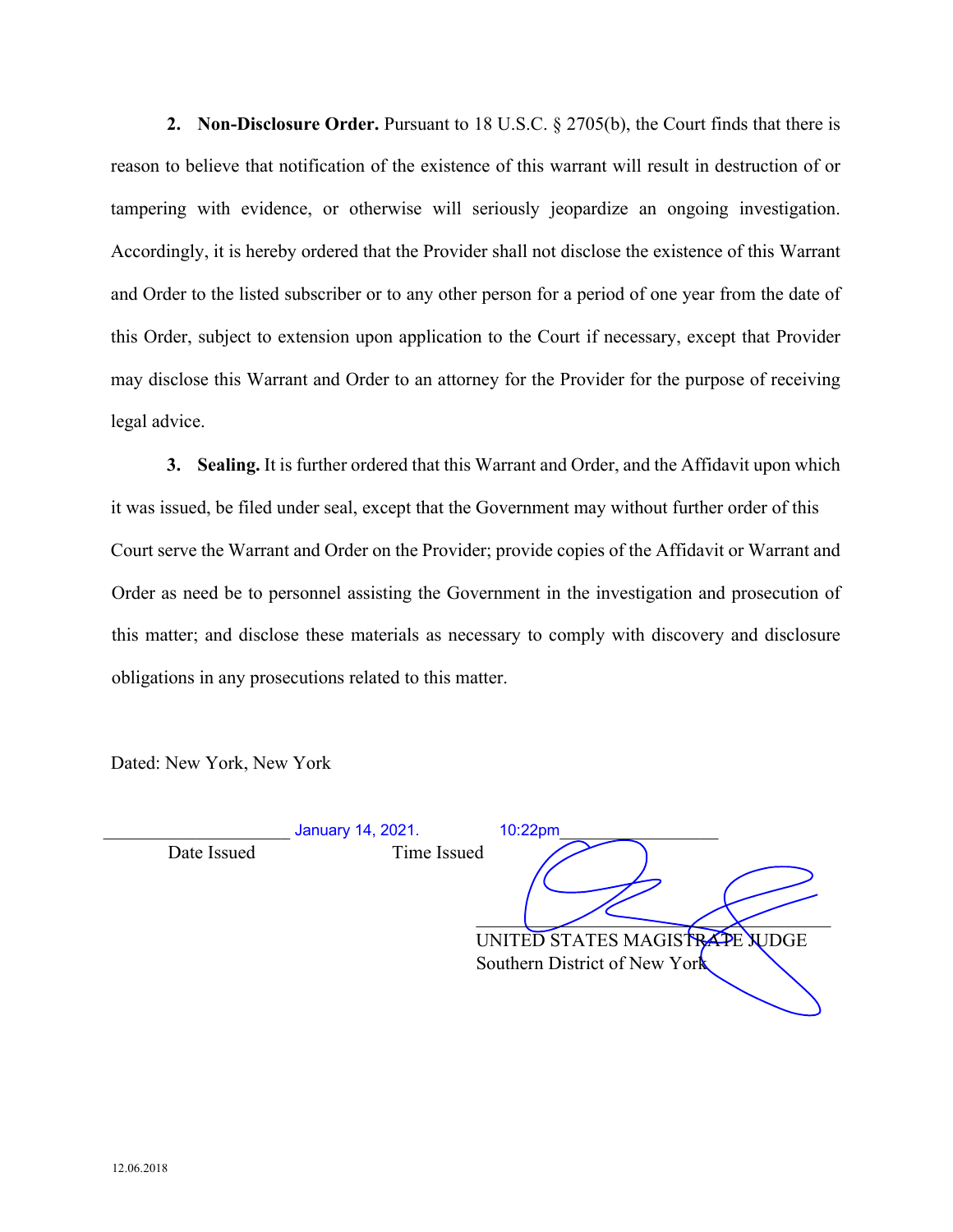# **Attachment A**

#### **I. Subject Account and Execution of Warrant**

This warrant is directed to Google LLC (the "Provider"), headquartered at 1600 Amphitheatre Parkway, Mountain View, California 94043, and applies to all content and other information within the Provider's possession, custody, or control associated with the email

account s  $\omega$ gmail.com (the "Subject Account").

A law enforcement officer will serve this warrant by transmitting it via email or another appropriate manner to the Provider. The Provider is directed to produce to the law enforcement officer an electronic copy of the information specified in Section II below. Upon receipt of the production, law enforcement personnel will review the information for items falling within the categories specified in Section III below.

### **II. Information to be Produced by the Provider**

To the extent within the Provider's possession, custody, or control, the Provider is directed to produce the following information associated with the Subject Account:

a. *Email content.* All emails sent to or from, stored in draft form in, or otherwise associated with the Subject Account, including all message content, attachments, and header information (specifically including the source and destination addresses associated with each email, the date and time at which each email was sent, and the size and length of each email) limited to items sent, received, or created between January 1, 2020, and the date of this warrant, inclusive;

b. *Address book information*. All address book, contact list, or similar information associated with the Subject Account.

c. *Subscriber and payment information*. All subscriber and payment information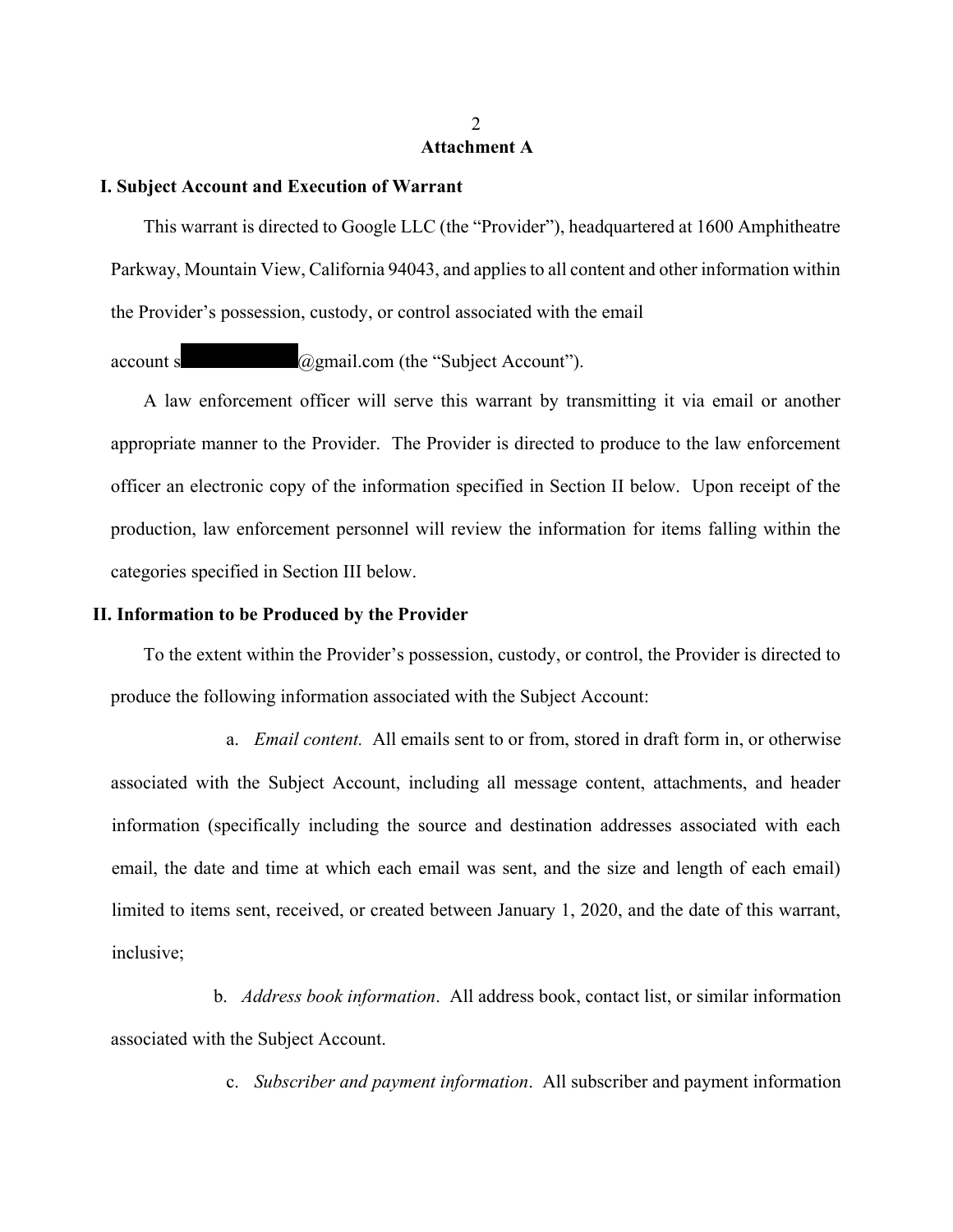regarding the Subject Account, including but not limited to name, username, address, telephone number, alternate email addresses, registration IP address, account creation date, account status, length of service, types of services utilized, means and source of payment, and payment history.

d. *Transactional records*. All transactional records associated with the Subject Account, including any IP logs or other records of session times and durations.

e. *Customer correspondence*. All correspondence with the subscriber or others associated with the Subject Account, including complaints, inquiries, or other contacts with support services and records of actions taken.

f. *Preserved or backup records*. Any preserved or backup copies of any of the foregoing categories of records, whether created in response to a preservation request issued pursuant to 18 U.S.C. § 2703(f) or otherwise, including those preserved pursuant to a request from the United States Attorney's Office for the Southern District of New York that was assigned Google Reference No. 5139285.

#### **III.Review of Information by the Government**

Law enforcement personnel (who may include, in addition to law enforcement officers and agents, attorneys for the government, attorney support staff, agency personnel assisting the government in this investigation, and outside technical experts under government control) are authorized to review the records produced by the Provider in order to locate any evidence, fruits, and instrumentalities of 18 U.S.C. §§ 371 (conspiracy to transport stolen property across state lines and conspiracy to possess stolen goods), 2314 (interstate transportation of stolen property), and 2315 (possession of stolen goods) (the "Subject Offenses"), including the following:

a. Evidence sufficient to establish the user of the Subject Account at times relevant to

2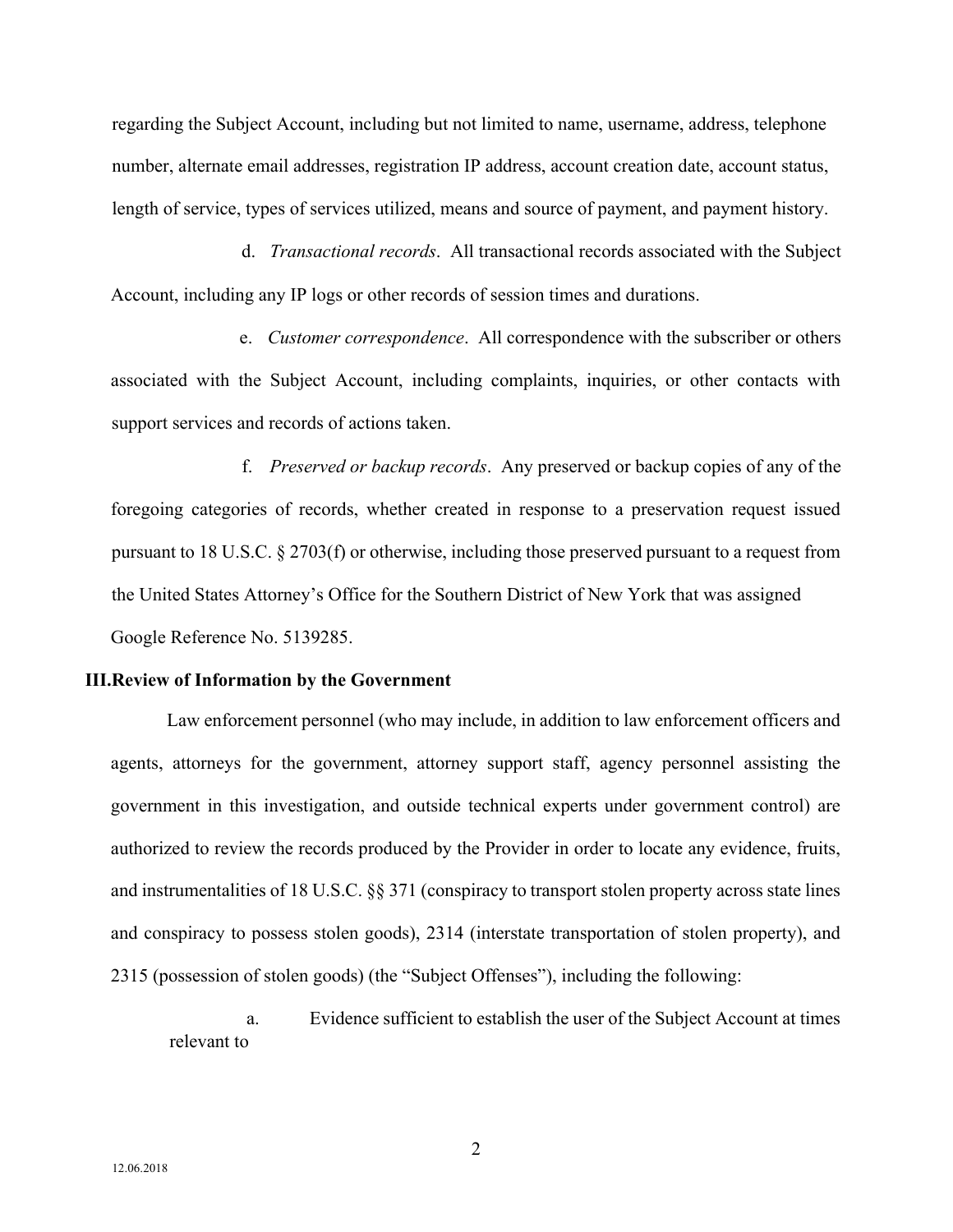the Subject Offenses, such as subscriber information, customer correspondence, access logs, device information, photographs, communications with other individuals or entities that reveal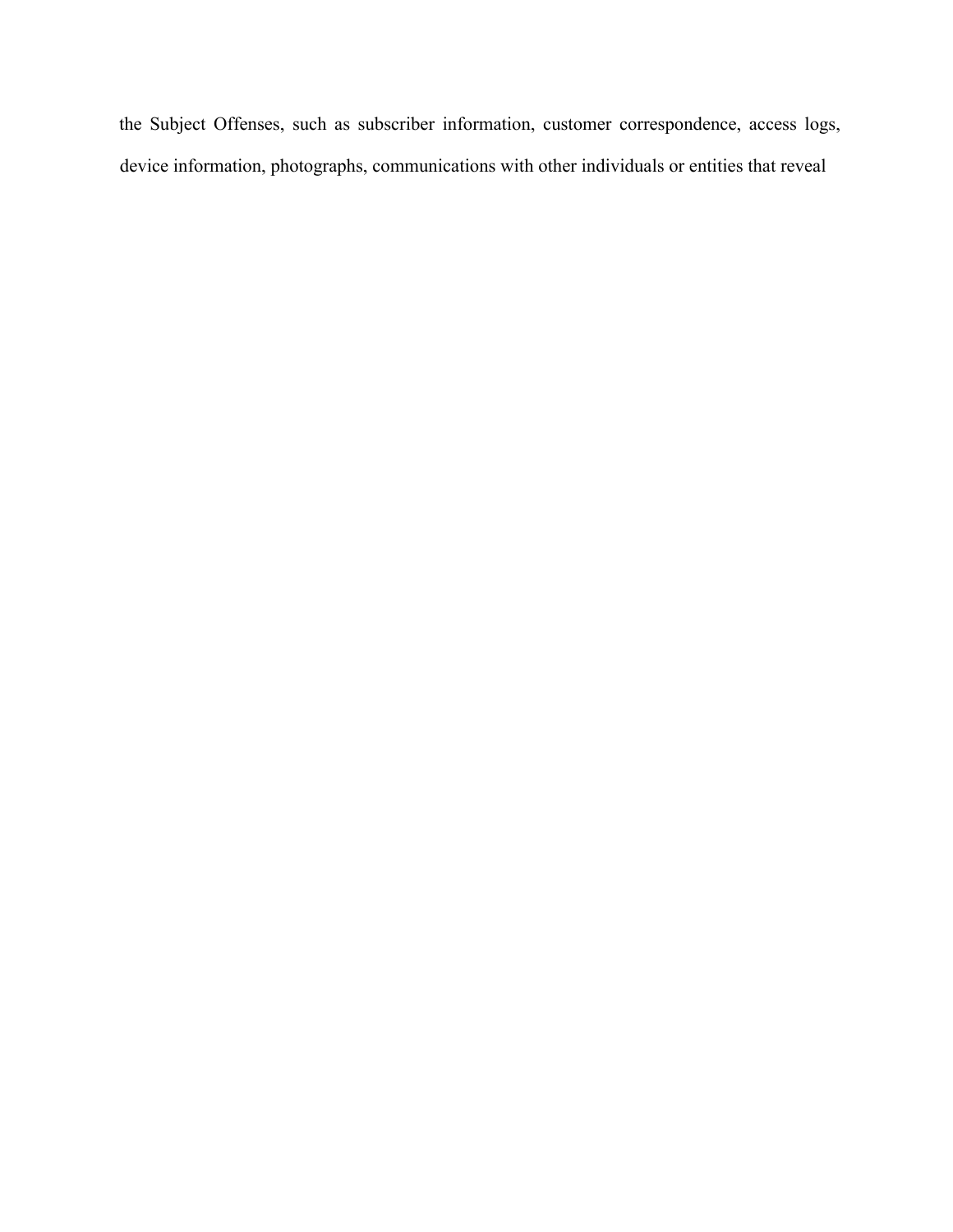the true identity of the user such as their name, address, telephone number, email address, payment information, and other personally identifiable information.

> b. Evidence of communications regarding or in furtherance of the Subject Offenses,

such as communications regarding Ashley Biden, President-Elect Joseph R. Biden, Jr. (and representatives thereof), and/or Ashley Biden's associates regarding her stolen property.

> c. Evidence of the location of Ashley Biden's property and the location of the user of

the Subject Account at times relevant to the Subject Offenses, such as communications that reference particular geographic locations or refer to the property being located in a particular place.

> d. Evidence of the identity and locations of potential co-conspirators, such as

communications with other individuals about obtaining, transporting, transferring, disseminating, or otherwise disposing of Ashley Biden's stolen property, including but not limited to communications reflecting the knowledge of co-conspirators that the property obtained from Ashley Biden had been stolen, and communications that contain personally identifiable information of co-conspirators and references to co-conspirators' places of residence or locations at particular points in time.

e. Evidence regarding the value of any of Ashley Biden's stolen property, such as

communications about the resale or market value of any of the items stolen from her, or any plans to sell or market the same.

> f. Evidence of steps taken in preparation for or in furtherance of the Subject Offenses,

4